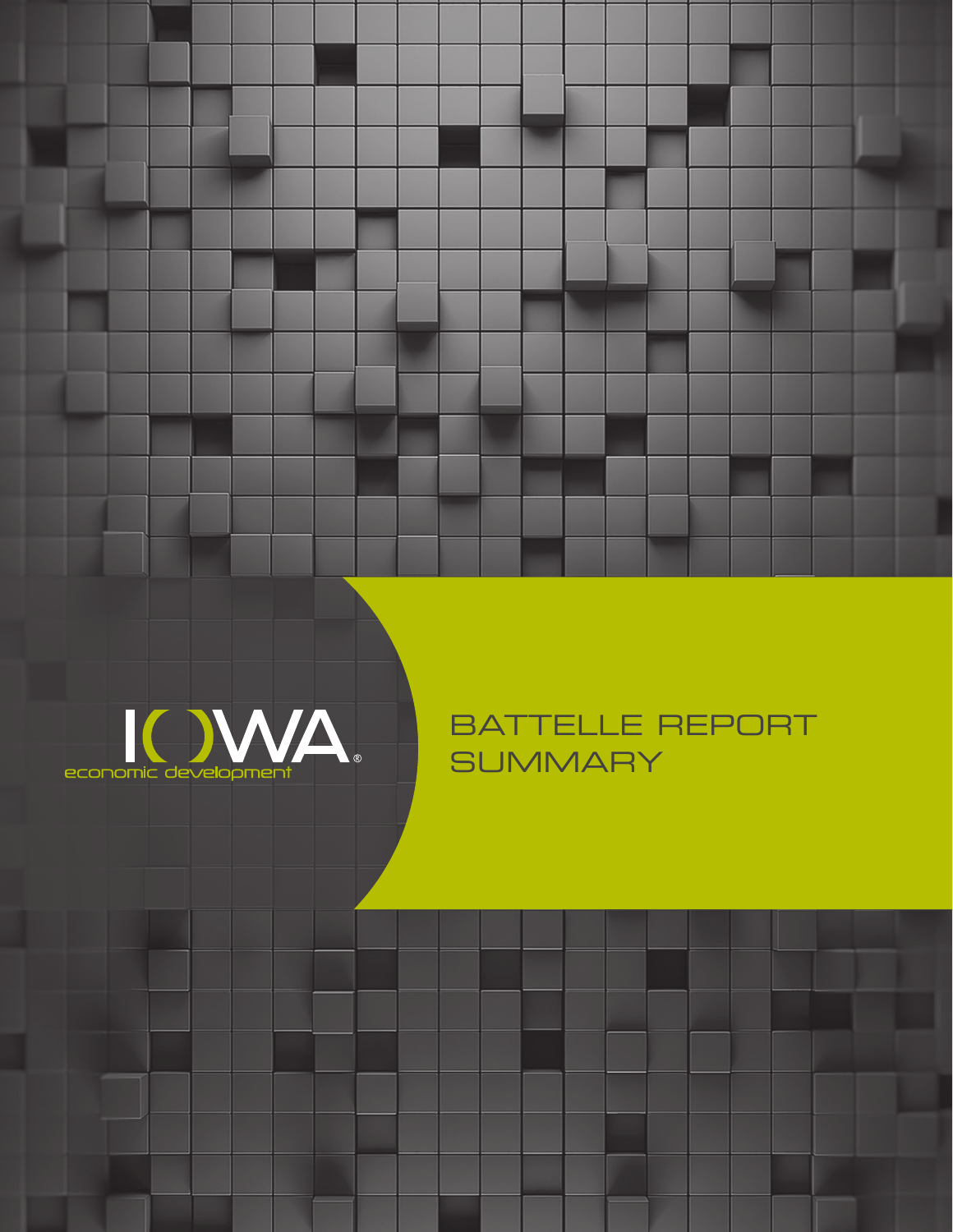## **INTRODUCTION**

The 2014 Battelle report presents the results of a year-long effort to set a future strategic direction for economic development in Iowa. The report was initiated and led by the Iowa Partnership for Economic Progress (IPEP), an industry-led, CEO-level advisory board established by Governor Branstad in 2011. The mandate of IPEP is to continuously identify and study economic growth issues facing Iowa and recommend solutions and policy alternatives.

In initiating this statewide strategic planning effort, IPEP set out three guidelines for approaching the reenvisioning of Iowa's economic development roadmap.

- 1st Engage a broad range of economic development stakeholders from private industry, economic development and higher education to ensure broad-based input.
- 2nd Complete a comprehensive analysis of Iowa's industry clusters, development resources and economic assets.
- **3rd** Review and recommend the programs necessary for lowa to strengthen its existing industry clusters and capitalize on opportunities for growth.

The full report is a comprehensive resource containing a wealth of useful data about Iowa's economy and a set of recommendations for future action intended to preserve and improve Iowa's position in a globally competitive economy. Key guiding principles emerged from the analysis, including:

- Appropriate measures of economic success must go beyond traditional measures of jobs and economic activity and should include the quality of jobs and improvements in the standard of living.
- The state's 12 major industry clusters are driving its top-line economic performance and will remain critical to economic growth in the future.
- A balanced and integrated economic development plan must focus on innovation, retention and attraction for the state to keep pace with the challenges of a global economy.
- Providing sufficient resources is necessary if the state is to impact key areas such as workforce, innovation, entrepreneurism, broadband, transportation infrastructure and business climate.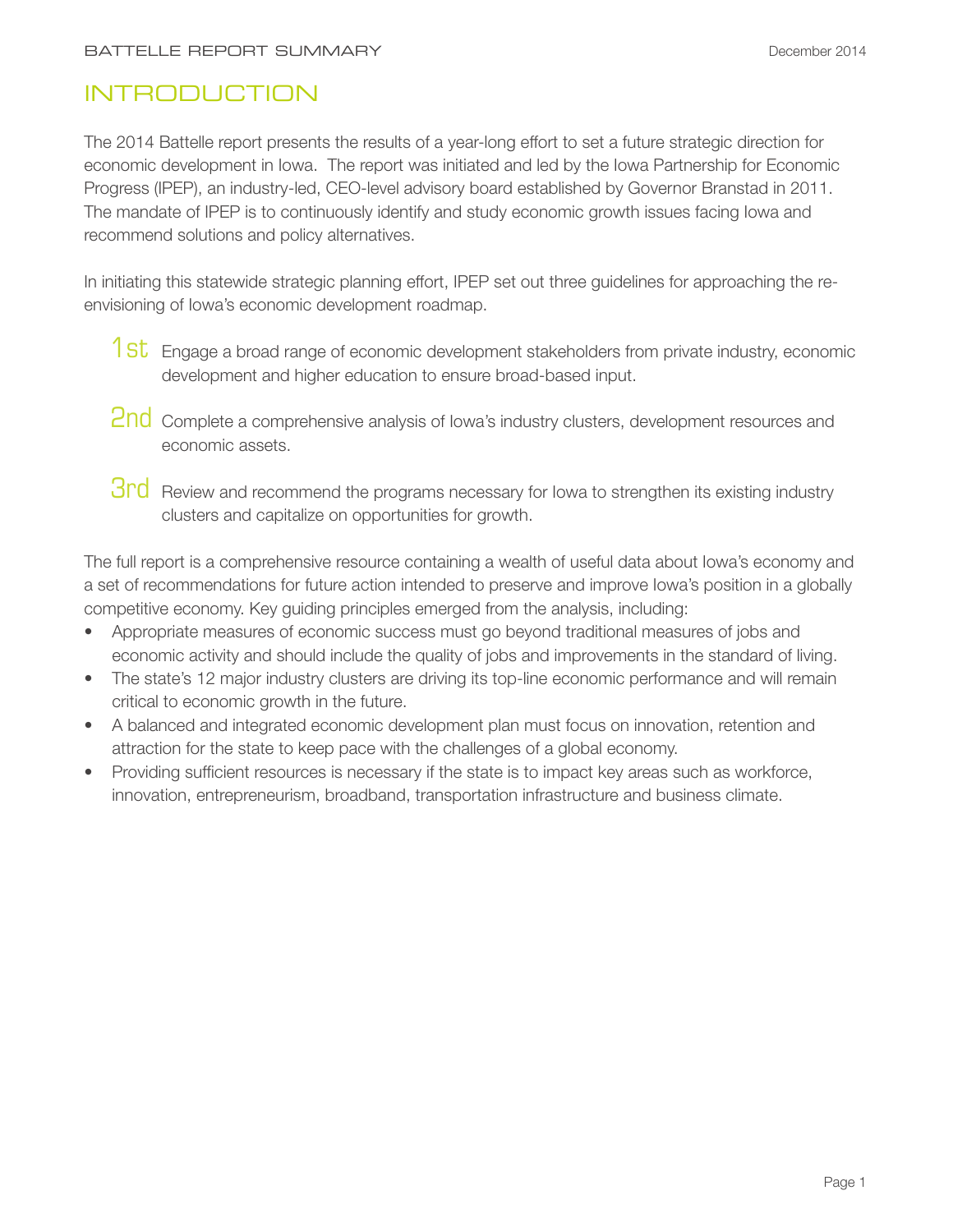# IOWA'S CURRENT POSITION: AREAS OF STRENGTH

Because a complete understanding of our current position is necessary before future direction can be charted, the report discusses in detail the state's areas of economic strength. These strengths represent the foundation upon which future growth can be built.

## **The Big Picture: Measuring Recent Economic Gains**

Iowa has made substantial economic progress over the last decade, resulting in positive trends in Iowa's top-line measures of success:

- Economic growth is high. As of 2013, Iowa's economic output, in real, inflation-adjusted terms, was 5.9% higher than the pre-recession levels of 2007, outpacing the national growth of 4.7% during the same period.
- Quality job growth is strong. Iowa outperformed the nation in the growth of both middle and highskilled jobs. At the same time, the number of low-skill jobs has actually declined as both employers and employees transition to a more skilled workforce.
- Wages are rising. Iowa substantially outpaced national gains in private sector average wages. This is consistent with the rising workforce skill levels in Iowa and an increase in the number of higher quality jobs.
- Per capita income is growing. While record farm incomes have driven a substantial increase in per capita income during the last decade, from 2007 to 2013, Iowa's nonfarm personal income also grew 20%, eclipsing national growth of 14% over the same period.

## **Drilling Down: Iowa's Leading Industry Clusters are driving Economic Gains**

The big picture economic gains of the last decade indicate that the major industry clusters driving Iowa's economy are robust, diverse and have statewide impacts. The report identifies 12 major industry clusters in Iowa that are outperforming national growth in their sectors. Taken together, these clusters establish a diverse regional economy, and their broad distribution supports growth in every part of the state. Nearly all of Iowa's top 50 employers fall within these major industry clusters. *(See Table I on page 3)*

Economic growth in Iowa is driven by these industries because they serve customers and markets outside the state. In addition, having strong local economies means goods and services don't have to be imported from elsewhere, further retaining wealth locally. These industry clusters do not stand alone within the state or its regional economies. Rather, they are part of complex, interconnected networks of related industries and the supply chains that service them.

The report examined the connections among Iowa's traded sector industries by analyzing supply chain relationships, shared markets, and shared technology areas. This examination revealed four factors contributing to the strength of Iowa's leading industry clusters:

• Advanced industry specialization. Nine of the 12 industry clusters have a significantly higher concentration of employment relative to the national average. The more specialized an industry cluster is relative to the nation, the greater its competitive advantage. This level of specialization is represented by an industry cluster's "location quotient" which measures an industry cluster's share of employment in Iowa relative to its share of that industry cluster nationally. A quotient greater than 1.0 indicates a level of specialization greater than the national average. Iowa's location quotients for insurance and finance, agriculture and food production, heavy machinery, biosciences, and renewable energy, among others, stand out among peer industry clusters nationally.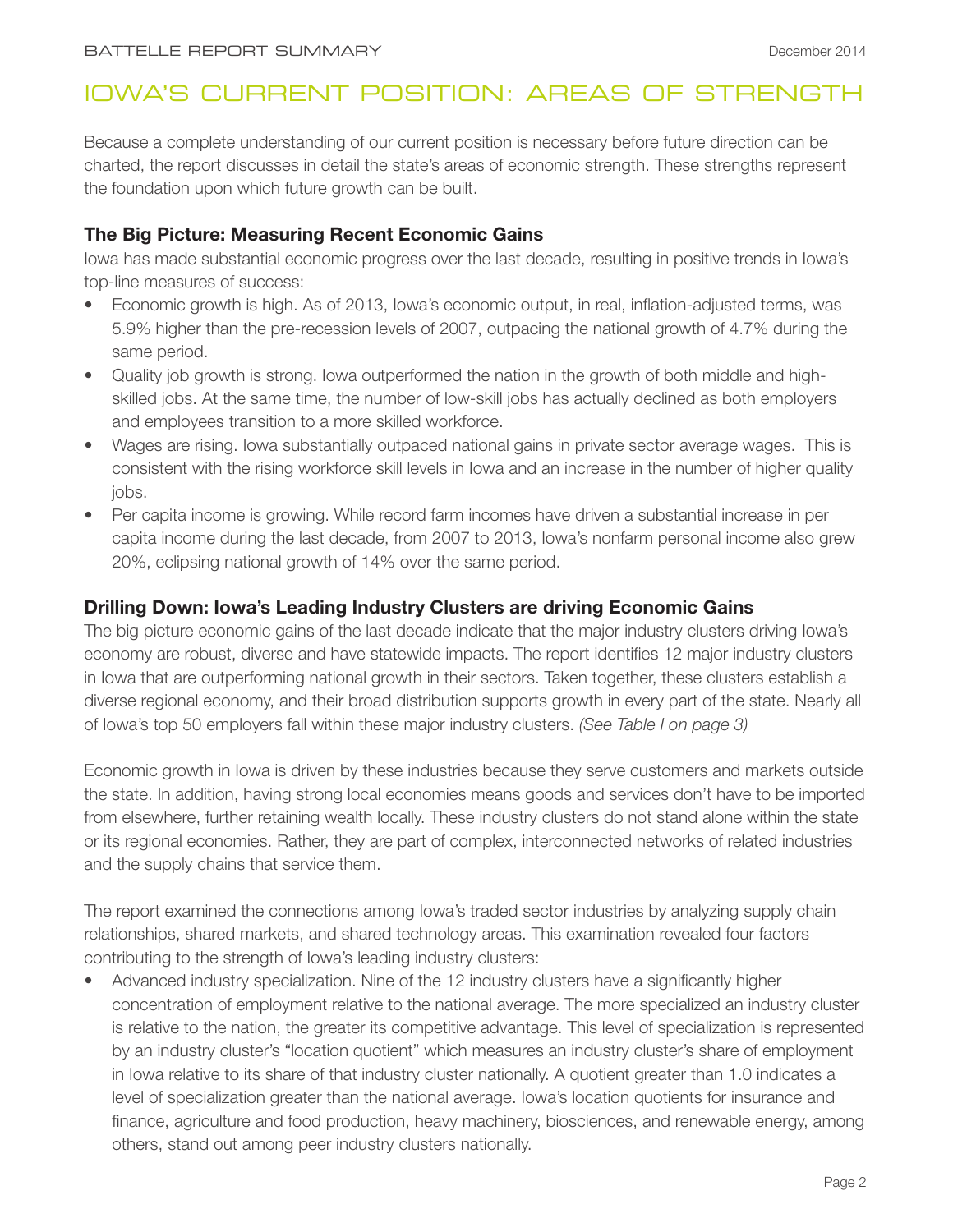#### **Table I:**

#### *Middle- and High-skilled Occupational Groups and Job Growth Relative to the U.S., 2004-13*

| <b>Industry Cluster</b>                                       | <b>Specialization</b><br>(Location Quotient;<br>$1.0 = U.S.$ average) | <b>Productivity Level</b><br>Relative to the U.S.<br>$(100\% = U.S. Level)$ | <b>Economic Multipliers:</b><br>Effects of a \$1M<br><b>Increase in Direct</b><br><b>Output (Sales)</b> | <b>Employment Trend</b><br>Relative to the U.S.,<br>2007-12<br>(IA change minus<br>U.S. change) |
|---------------------------------------------------------------|-----------------------------------------------------------------------|-----------------------------------------------------------------------------|---------------------------------------------------------------------------------------------------------|-------------------------------------------------------------------------------------------------|
| <b>Agriculture &amp; Food</b><br>Production                   | 2.02                                                                  | 127%                                                                        | \$650,215                                                                                               | 6.0%                                                                                            |
| <b>Automation &amp;</b><br><b>Industrial Machinery</b>        | 1.59                                                                  | 102%                                                                        | \$390,944                                                                                               | $-4.4%$                                                                                         |
| <b>Avionics &amp;</b><br>Communications<br><b>Electronics</b> | 0.85                                                                  | 105%                                                                        | \$599,887                                                                                               | 21.6%                                                                                           |
| <b>Biosciences</b>                                            | 1.29                                                                  | 107%                                                                        | \$518,478                                                                                               | 0.3%                                                                                            |
| <b>Building &amp;</b><br>Construction<br><b>Products</b>      | 1.77                                                                  | 105%                                                                        | \$529,840                                                                                               | 1.1%                                                                                            |
| <b>Health Services</b>                                        | 0.95                                                                  | 79%                                                                         | \$632,049                                                                                               | $-5.8%$                                                                                         |
| <b>Heavy Machinery</b>                                        | 4.10                                                                  | 179%                                                                        | \$377,980                                                                                               | 15.8%                                                                                           |
| Information<br>Services, Digital<br>Media & Technology        | 0.76                                                                  | 72%                                                                         | \$615,322                                                                                               | $-10.7%$                                                                                        |
| <b>Insurance &amp;</b><br>Finance                             | 1.42                                                                  | 112%                                                                        | \$503,259                                                                                               | 6.8%                                                                                            |
| <b>Primary Metals</b><br>Manufacturing                        | 1.81                                                                  | 72%                                                                         | \$483,770                                                                                               | 7.9%                                                                                            |
| Renewable Energy                                              | 5.90                                                                  | 101%                                                                        | \$305,379                                                                                               | 79.1%                                                                                           |
| Transportation,<br>Distribution, &<br>Logistics               | 1.18                                                                  | 81%                                                                         | \$574,019                                                                                               | 6.8%                                                                                            |

- High productivity. Eight of the 12 industry clusters have a higher level of output per worker compared to the same clusters nationally. A more productive workforce offers employers added value and represents another competitive advantage for the state. While average productivity across all private industries does not outperform national productivity, productivity within Iowa's leading industry clusters substantially outperforms peer industry clusters nationally.
- Strong economic multipliers. Eight of the 12 industry clusters generate substantial economic multiplier effects. Led by agriculture and food production, which has an extensive footprint across Iowa, and avionics and electronics, which boasts the state's highest average annual wages, Iowa's leading industry clusters create ripple effects in retail, health care, housing, and other local markets that support the state's diversified economy.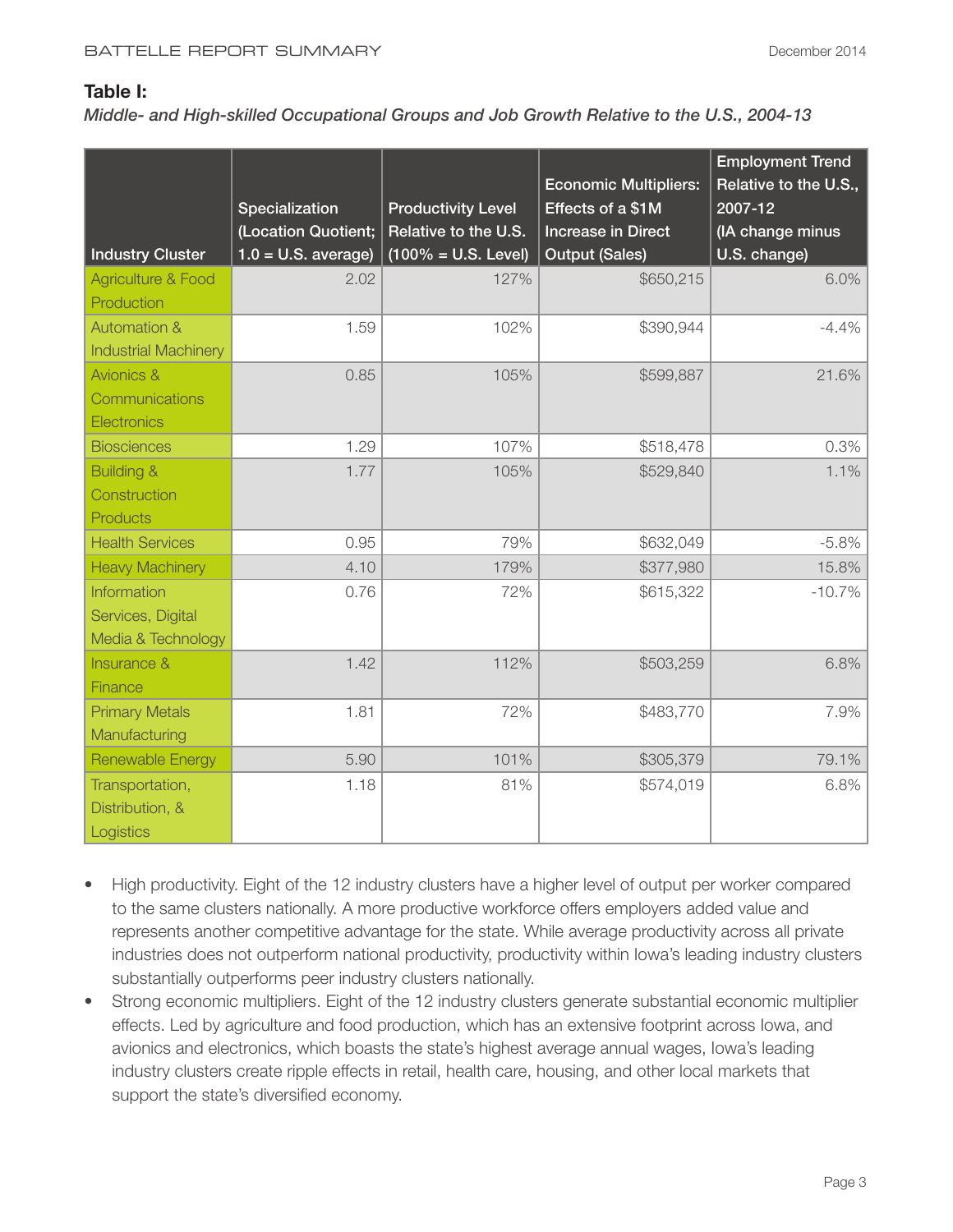• Competitive job growth. Nine of the 12 industry clusters performed better than the U.S. average from 2007 to 2012. While some of Iowa's leading clusters saw declines from pre-recession job levels, in general those declines were less than peer industry clusters nationally, and six of Iowa's leading industry clusters saw real growth over that time.

Without these 12 leading industry clusters, Iowa's recent economic gains would not have been achievable.

## **Drilling Down: Job Growth and Workforce are Strong**

The number of middle-skill and high-skill occupations being created in Iowa is growing faster than the national average, and this growth is happening across a number of skill sets.

## **Table II:**

*Middle- and High-skilled Occupational Groups and Job Growth Relative to the U.S., 2004-13*

| <b>High-Skilled Occupational Groups</b>    |                                                | <b>Middle-Skilled Occupational Groups</b> |                                                |  |
|--------------------------------------------|------------------------------------------------|-------------------------------------------|------------------------------------------------|--|
| <b>Occupations</b>                         | <b>IA Growth</b><br>Exceeding U.S.,<br>2004-13 | <b>Occupations</b>                        | <b>IA Growth</b><br>Exceeding U.S.,<br>2004-13 |  |
| <b>Physical Scientists</b>                 | $\checkmark$                                   | Legal Support                             | $\checkmark$                                   |  |
| <b>Life Scientists</b>                     | $\checkmark$                                   | <b>Healthcare Support</b>                 | $\checkmark$                                   |  |
| Postsecondary Teachers                     | $\checkmark$                                   | Other Education, Training, & Library      | $\checkmark$                                   |  |
| <b>Health Diagnosing &amp; Treating</b>    | $\checkmark$                                   | <b>Sales</b>                              | $\checkmark$                                   |  |
| Life Science Technicians                   | $\checkmark$                                   | Transportation & Material Moving          | ✓                                              |  |
| Computer-Related                           | $\checkmark$                                   | Installation, Maintenance, & Repair       | $\checkmark$                                   |  |
| <b>Engineering Technicians</b>             | $\checkmark$                                   | Arts, Design, & Entertainment             | ✓                                              |  |
| Management                                 | $\checkmark$                                   | Personal Care & Service                   |                                                |  |
| Arts, Design, & Entertainment              | $\checkmark$                                   | Health Technologists & Technicians        |                                                |  |
| <b>Community &amp; Social Services</b>     | $\checkmark$                                   | <b>Health Diagnosing &amp; Treating</b>   |                                                |  |
| Engineers                                  | $\checkmark$                                   | Production                                |                                                |  |
| <b>Other Health Related</b>                |                                                | Drafters & Mapping Technicians            |                                                |  |
| K-12 Teachers                              |                                                | <b>Protective Service</b>                 |                                                |  |
| <b>Business &amp; Financial Operations</b> |                                                | Office & Administrative Support           |                                                |  |
| Social Scientists                          |                                                | <b>Construction &amp; Extraction</b>      |                                                |  |
| Medical & Clinical Lab Technicians         |                                                |                                           |                                                |  |
| Math Science                               |                                                |                                           |                                                |  |
| Personal Care & Service                    |                                                |                                           |                                                |  |
| <b>Sales</b>                               |                                                |                                           |                                                |  |
| Other Education, Training, & Library       |                                                |                                           |                                                |  |

Source: Battelle analysis of Bureau of Labor Statistics, Occupational Employment Statistics Data; data shown for skilled groups with at least 1000 jobs. \*Note: Battelle takes a more refined or focused approach to identifying middle-skilled workers by requiring that those jobs requiring a High School diploma only have at least a requirement for an apprenticeship and/or moderate or long-term on the job training; those jobs requiring a High School diploma and short-term training only have been designated as low-skilled. This is a more stringent requirement than that used in many analyses of the middle-skilled workforce.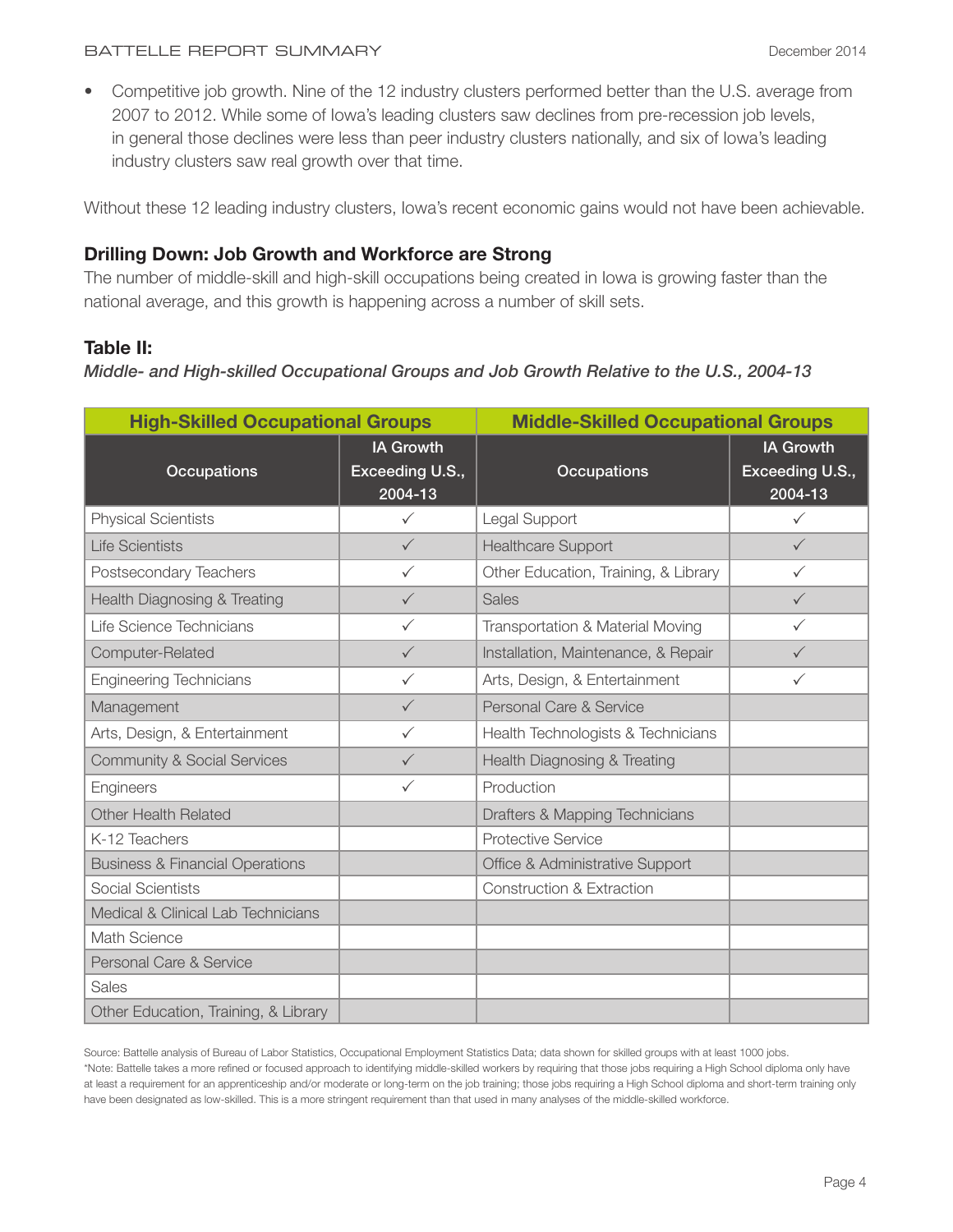#### **Table III:**

*STEM-related Postsecondary Degree Graduates from Iowa Institutions, 2009-12*

|                            | <b>STEM-related</b><br>Degrees, 2009 |                                | <b>STEM-related</b><br>Degrees, 2012 |                         | Change in<br>Number of                     | <b>Change in STEM</b><br><b>Share of All</b> |
|----------------------------|--------------------------------------|--------------------------------|--------------------------------------|-------------------------|--------------------------------------------|----------------------------------------------|
| <b>Institution Type</b>    | $#$ of<br>Degrees                    | Share of all<br><b>Degrees</b> | $#$ of<br>Degrees                    | Share of all<br>Degrees | <b>STEM-related</b><br>Degrees,<br>2009-12 | Degrees,<br>2009-12<br>(%Points)             |
| <b>Iowa Total</b>          | 6,172                                | 100%                           | 8,057                                | 100%                    | 31%                                        | $-2.2 \%$ pts.                               |
| <b>Community Colleges</b>  | 802                                  | 13%                            | 872                                  | 11%                     | 9%                                         | $-1.0$ % pts.                                |
| <b>Private Colleges</b>    | 2,212                                | 36%                            | 3,278                                | 41%                     | 48%                                        | $-2.3 \%$ pts.                               |
| <b>Public Universities</b> | 3,158                                | 51%                            | 3,907                                | 48%                     | 24%                                        | 1.3 % pts.                                   |

Source: Battelle analysis of National Center for Education Statistics, IPEDS database.

Note: Includes Associate's degrees and above. Degree fields include: computer and information sciences; engineering and engineering technology; biological sciences; physical sciences; agricultural sciences; math and statistics.

Iowa is producing many more graduates in the fields of science, technology, engineering, and math (STEM) than it has in the past. From 2009 to 2012, Iowa saw a 31% increase in the number of STEM-related postsecondary degrees granted in the state. Of particular note here is the success of Iowa's private colleges which increased the number of STEM graduates by 48% during that time period.

## **Drilling Down: Innovation and Entrepreneurship will drive Future Gains**

In recent years, Iowa has seen strong gains in both industry and university research and development. From 2009 to 2012, Iowa substantially outpaced the nation and its peer states in the growth of such research and development.

## **Table IV:**

*Iowa's Standing in Growth and Relative Level of Industry and University R&D Activities vs. U.S. and Key Comparison States* 

| <b>Measure</b>            | <b>Definition</b>                                  | <b>lowa</b> | <b>U.S.</b> | <b>IA Ranking vs. 14</b><br><b>Comparison States</b><br>(1st to 15th) |
|---------------------------|----------------------------------------------------|-------------|-------------|-----------------------------------------------------------------------|
| <b>Industrial R&amp;D</b> | Industry R&D Expenditures per \$10M<br>GSP, 2011   | \$151,801   | \$188,932   | 8th l                                                                 |
|                           | Percent Change, 2009-11                            | 52%         | 31%         | 1st                                                                   |
| <b>University R&amp;D</b> | University R&D Expenditures per \$10M<br>GSP, 2012 | \$45,828    | \$40,075    | 5th                                                                   |
|                           | Percent Change, 2009-12                            | 24%         | 14%         | 1st                                                                   |

Benchmark States Include: IL, IN, MI, MN, MO, NE, NC, ND, OH, OK, SC, SD, TX, WI.

Source: Industrial R&D – National Science Foundation (NSF) Business R&D and Innovation Survey. University R&D – NSF Survey of R&D Expenditures at Universities and Colleges.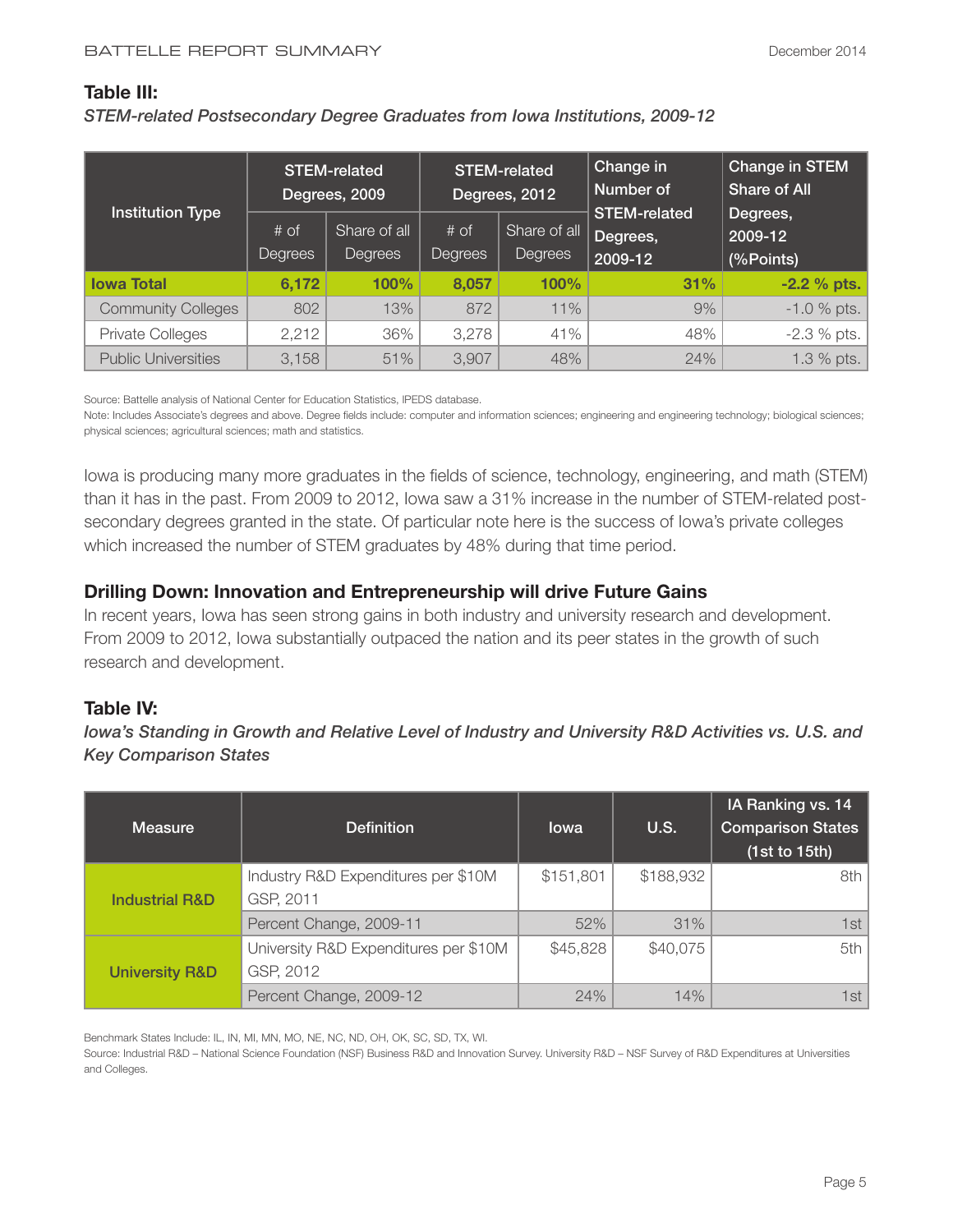#### BATTELLE REPORT SUMMARY **Example 2014** December 2014

Iowa's 24% increase in university-based research led its group of comparison states and outpaced the national increase of 14%. Even more impressive, Iowa's industrial research and development during the period 2009 to 2011 increased by 52%, also first among the comparison states during that period and substantially outpacing national growth of 31%. The intellectual property, technological advances, and prototypes developed from this research will launch the next generation of businesses and products for existing businesses – ensuring the competitiveness of Iowa's industry clusters that drive its economic performance.

The commercialization of such products and technologies is critical to creating new growth both within and outside of existing industry clusters.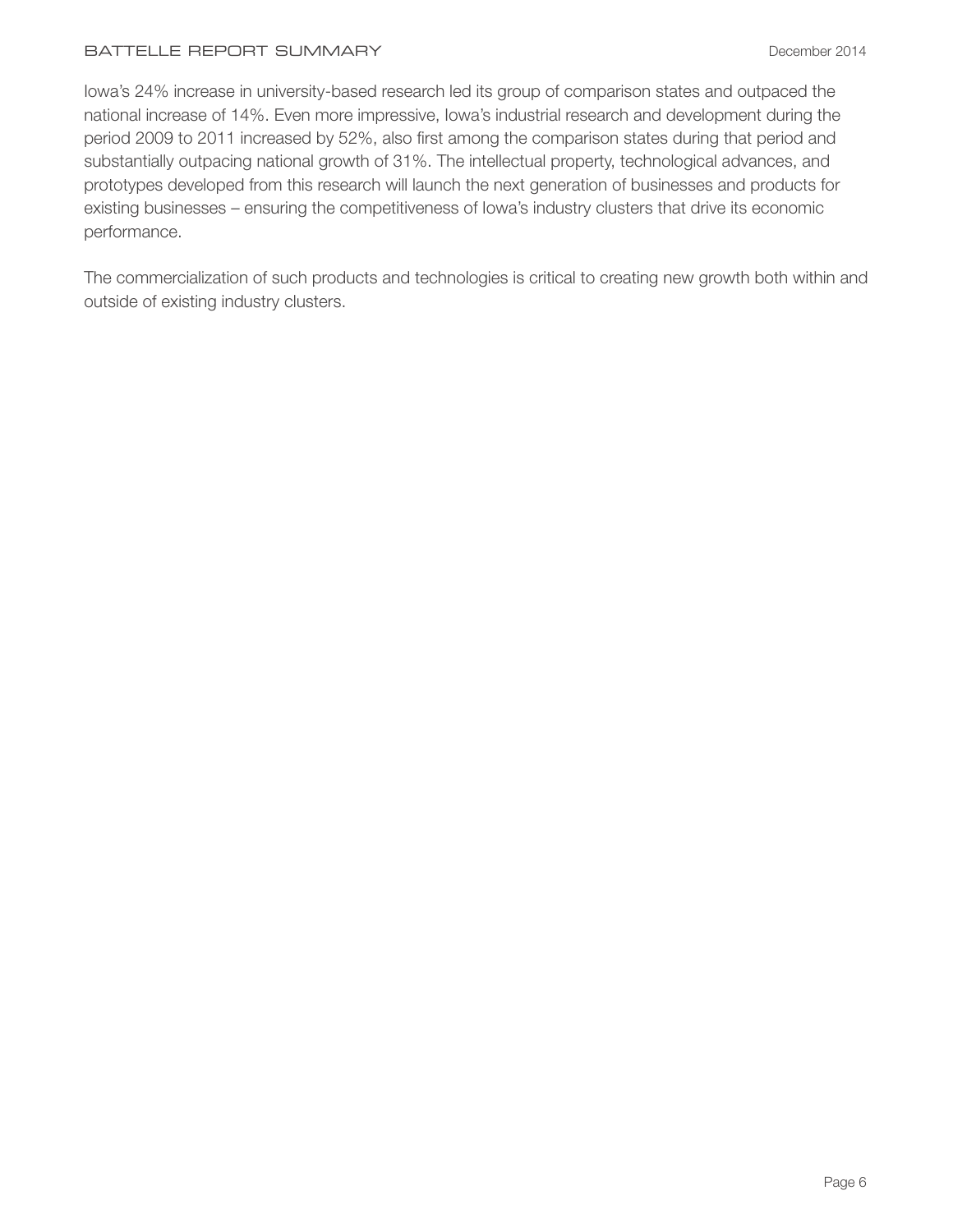## IOWA'S CURRENT POSITION: AREAS OF WEAKNESS

Any analysis of Iowa's current position is incomplete without addressing areas of weakness, which the report also identifies in detail. These areas of weakness represent points of emphasis for stakeholders and opportunities for policymakers to effect positive change. They are where future actions, both tactical and strategic, must be directed if Iowa is to remain globally competitive.

## **Challenges and Solutions: Business Climate**

Despite its strong recent performance, Iowa still needs additional gains if it is to be ranked among the most economically successful states in the nation. As of 2013, even after the strong gains of recent years, Iowa ranked only 23rd in the nation in per capita income – perhaps the most meaningful measure of how a state's economy is doing in generating a high standard of living for its residents. In terms of the share of high-skilled jobs, while Iowa has grown faster than the nation in recent years, it remains below the U.S. average in the overall number of such jobs, with 23% of Iowa's workforce employed in high-skilled jobs compared to 26% for the nation in 2013. In terms of average wages, which is in part reflecting this lower level of high-skilled workers, Iowa's average earnings for private sector workers stood at just \$40,489 in 2013, a full 23% below the national average of \$49,700.

Of particular concern for Iowa is that its leading industry clusters are not expected to be strong job generators at the national level over the next 10 years. For example, 10 of the 12 industry clusters in Iowa are expected to see job growth nationally of less than 1% per year from 2012 to 2022. This means that for Iowa to continue to outpace the rate of national growth in the state's leading industry clusters, it must continue to raise productivity within those clusters while also pursuing any high growth opportunities presented by Iowa's existing and emerging core competencies and specific strengths.

The implications for lowa are significant. A strategic priority for lowa must be to build on the competitiveness and growth of Iowa's industry clusters through innovation, retention and attraction. By pursuing two specific objectives in advancing the competitiveness of its industry clusters, Iowa can exceed the growth levels expected nationally. First, Iowa can achieve higher growth and competitiveness of its existing industry clusters through maintaining and growing higher productivity within these industries. This will not be easy as each of the existing industry clusters is expected to generate higher output per employee by 2022 in the national Bureau of Labor Statistics (BLS) forecasts –further forcing Iowa to increase its own pace of growth in productivity to outperform national levels. Secondly, Iowa can realize higher potential by focusing on growing and emerging markets within each of its leading industry clusters. This requires a forward-looking assessment that considers Iowa's current and emerging strengths across detailed product markets, as well as an assessment of core technology competencies identified in Iowa, and how that aligns with potential growth markets in each industry cluster. It is these opportunities that differentiate Iowa and establish a platform from which Iowa can compete on a national and even global scale.

Recommended tactics proposed in the report include:

- Create an initiative to assist lowa manufacturers to stay on the cutting edge of their industry, positioning them to be globally competitive.
- Increase resources in the Strategic Infrastructure Fund to address competitive industry cluster development needs in a collective and collaborative way and target growth opportunities led by industry consortium.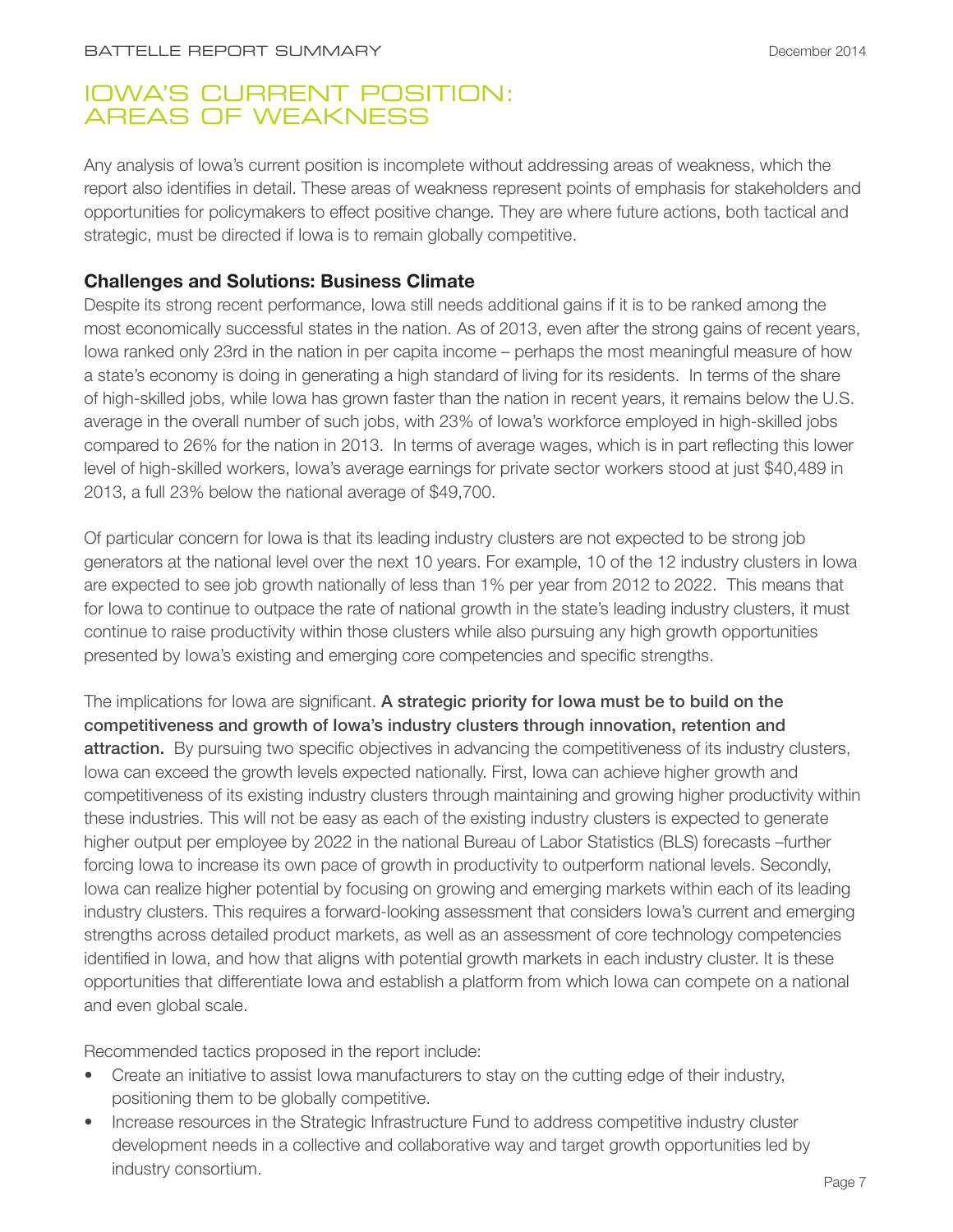• Address Iowa's non-competitive tax environment to reduce the complexity of the system and simplify the structure and rates.

## **Challenges and Solutions: Workforce**

In today's global, knowledge-based economy, from a competitive standpoint, states and local communities are increasingly differentiated based on their ability to educate, train and recruit a qualified workforce that meets the needs of industry. Even as middle and high-skilled jobs grow in Iowa, the availability of a skilled workforce is a major area of concern to Iowa businesses. Combined with Iowa's weak population growth, this workforce problem is likely to plague Iowa for many years to come. While positive trends have been identified in attracting skilled workers to Iowa and in generating more STEM-related graduates at the postsecondary level, the resources and efforts devoted to these positive trends must be significantly increased before substantial improvement is noticed in labor markets across Iowa.

Against the comparison states, Iowa's gains in STEM-related graduates stand out. Still, there is room for improvement since despite this strong growth in STEM-related degree generation across Iowa's postsecondary institutions, Iowa is well below the national average in the share of total degrees awarded in STEM-related fields. Iowa had only 10.1% of its post-secondary degrees awarded in these STEM-related fields compared to the national average of 14.8%. This level ranked Iowa last among the benchmark states.

The most troubling issue for the Iowa workforce is its low population growth. From 2000 to 2012, Iowa grew just 5.1% in population compared with 11.5% for the U.S. Iowa's population growth has been lower across all age groups, but the nearly flat growth among Iowa's youngest population group (24 and younger) stands out as a long-term threat to Iowa's future competitiveness.

To achieve the level of economic success desired, Iowa must generate and attract the skilled workforce demanded by Iowa's businesses. While the state can work toward attraction of workers from elsewhere, its future lies in the current and future generations of Iowa students. Improvements to Iowa's education system, development of career awareness and training, and additional marketing of the viable career paths offered in Iowa will create a robust and predictable pipeline of talent ensuring the state's businesses can compete at the highest levels.

The strategic roadmap recommends the following tactics to drive the availability of skilled workers:

- Create incentives for recent graduates, veterans and high-skilled workers to take positions in Iowa in specific industry clusters with critical worker shortages.
- Advance workplace learning through colleges, continuing education and retraining involving smalland mid-sized employers, including further development of internship programs and apprenticeship opportunities.

## **Challenges and Solutions: Entrepreneurial Eco-system**

In recent years, Iowa has made strong gains in industry and university research growth. Currently, Iowa's university technology transfer and commercialization activities are sizable, but there is room for improvement, even compared to other Midwestern states. One limitation facing university technology commercialization is the lagging performance of Iowa's overall entrepreneurial culture. Iowa remains well off the national pace and compares poorly to benchmark states in measures of entrepreneurial activity in the population, new company birth rates, job creation by new businesses and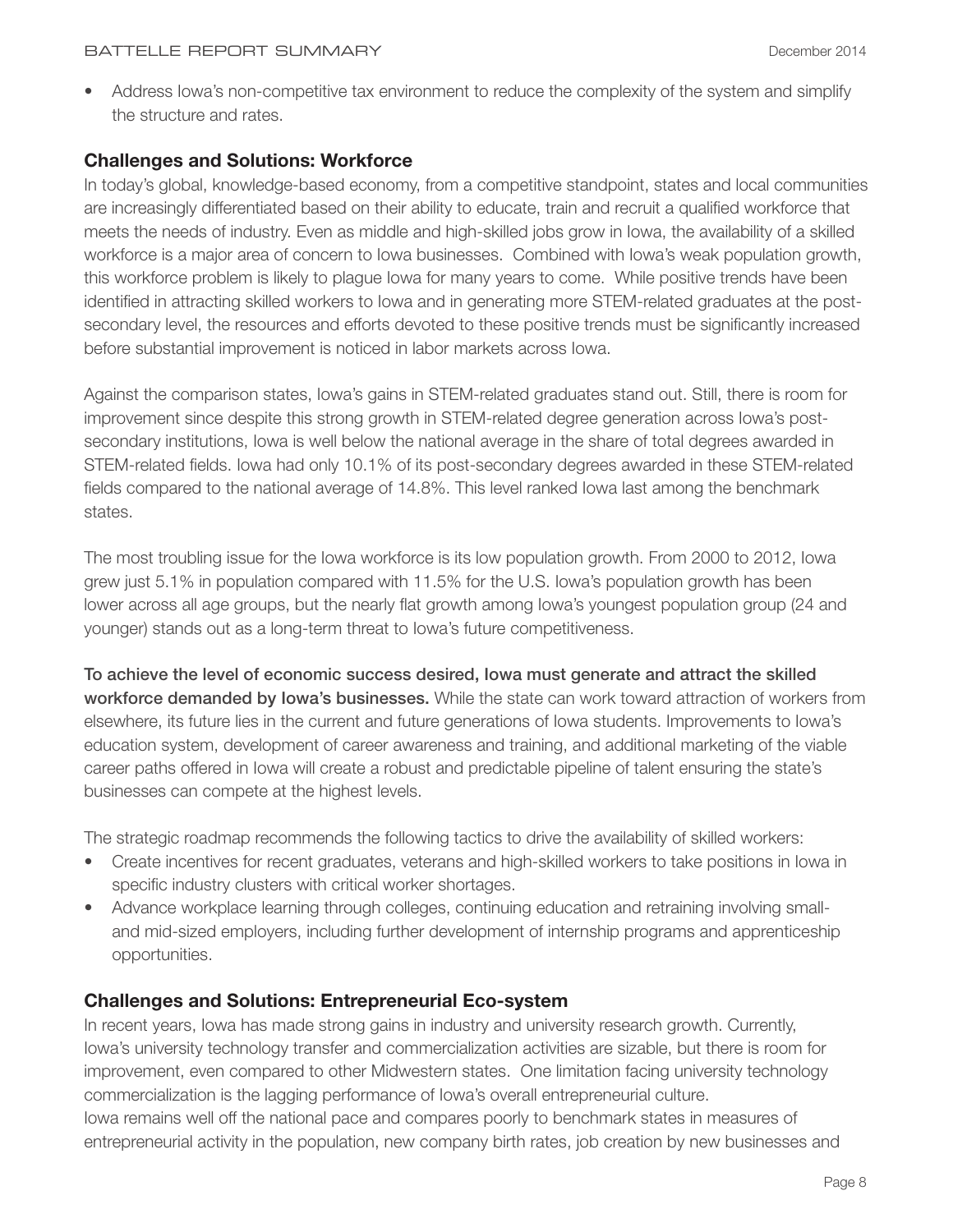#### BATTELLE REPORT SUMMARY DECEMBER 2014

the presence of fast-growing small companies. Iowa is also well behind the nation in Small Business Innovation Research (SBIR) awards. Over the 2009-2012 period, on a per 10,000 population basis, Iowa averaged \$18,885 annually in SBIR awards compared to \$72,343 for the nation.

## **Table V:**

*Iowa's Standing in Statewide Entrepreneurial and New Company Formation and Growth Measures vs. U.S. and Key Comparison States*

| <b>Measure</b>                  | <b>Definition</b>                       | <b>lowa</b> | U.S.   | IA Ranking vs. 14<br><b>Comparison States</b><br>(1st to 15th) |
|---------------------------------|-----------------------------------------|-------------|--------|----------------------------------------------------------------|
| <b>Entrepreneurial Activity</b> | Kauffman Foundation's Index of          | 110         | 280    | 15th                                                           |
|                                 | Entrepreneurial Activity, Entrepreneurs |             |        |                                                                |
|                                 | Per 100,000 Population, 2013            |             |        |                                                                |
| <b>New Company Birth Rate</b>   | Average Annual Rate of New Business     | $8.4\%$     | 10.4%  | 13th                                                           |
|                                 | Establishment Formation as a Percent    |             |        |                                                                |
|                                 | of All Establishments, 2007-2011        |             |        |                                                                |
| <b>Job Creation by New</b>      | Average Annual Job Creation from New    | 3.6 jobs    | 5 jobs | 14th                                                           |
| <b>Company Births</b>           | Business Establishments, 2007-2011      |             |        |                                                                |
| <b>Presence of Fast-Growth</b>  | Number of Companies on the Inc.         | 28          | n/a    | 12th                                                           |
|                                 | 5000 List of Fastest Growing Private    |             |        |                                                                |
| <b>Companies</b>                | Companies, 2013                         |             |        |                                                                |

Benchmark States Include: IL, IN, MI, MN, MO, NE, NC, ND, OH, OK, SC, SD, TX, WI.

Sources: Entrepreneurial Activity – Kauffman Foundation; New Company Birth Rate and Job Creation by New Births – U.S. Census of Business Dynamics; High-Growth Companies – Inc. Magazine.

Much work has been done to advance Iowa's innovation and entrepreneurial culture across the state over the past decade. Results from individual programs have been promising, however, there is a clear imperative to advance Iowa's entrepreneurial culture and support system. A strategic priority for Iowa must include accelerating the development of Iowa's emerging entrepreneurial eco-system.

Specific tactics recommended to achieve results include:

- Expand entrepreneurial services offered through Innovation Iowa (IIC/IEDA) to include mentoring services and access to business resources, as well as programming to entrepreneurs to promote better utilization of SBIR programs.
- Create an effective angel investor tax credit that eliminates the waiting period, increases the tax credit percentage and makes the credits transferrable to attract broader investor interest.
- Reassess public-private research partnerships to promote strategic collaboration among academia, government and industry, including the creation of post-doctoral and graduate entrepreneurial education tracks.
- Expand the state's economic gardening program, Advance Iowa, for mid-sized growth companies.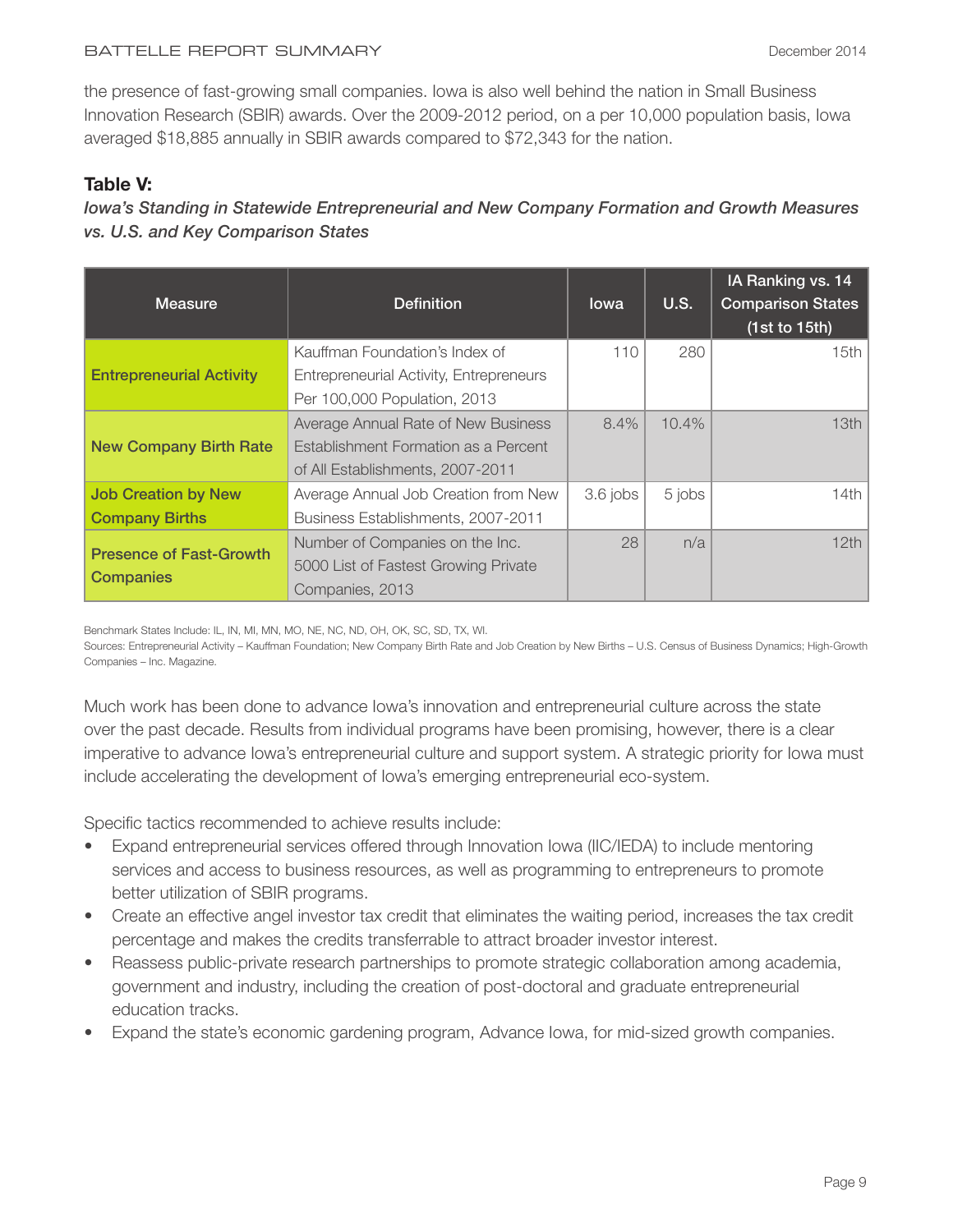## **Challenges and Solutions: Physical Infrastructure**

Physical infrastructure remains a prerequisite for economic development. In fact, in Site Selection magazine's 2014 Survey of corporate real estate executives, "Transportation Infrastructure" ranks first on site selectors' list of the most important location criteria. The declining condition of Iowa's highways and reduced availability of highway improvement funding through the existing gas tax is now among the top concerns of industry executives across the state.

At the same time, significant concerns about the speed and reliability of Iowa's broadband infrastructure that directly impact industry have been identified. Nearly one-third (13,000) of Iowa businesses surveyed by Connect Iowa want higher broadband speeds that cannot be supported at their current locations. Even more disconcerting is that only 21% of Iowa businesses have redundant broadband services, making their business operations vulnerable to stoppages due to downtime in service.

Finally, a third physical infrastructure concern relates to the need for more livable communities to retain and to attract young families. This is a frequently noted concern by regional economic development stakeholders across Iowa's smaller communities.

For all these reasons, it's clear that advancing Iowa's physical infrastructure is imperative to realizing the state's economic potential. Recommended tactics proposed in the report include:

- Address highway improvement funding by advancing a hybrid approach that balances the need for stable and predictable revenue by retaining a fixed per gallon fee but at a lower rate, and adding a sales tax component that provides a means to allow for revenue growth as the price of fuel increases.
- Support Iowa Department of Transportation's (IDOT) targeting of high-value transportation improvements using information gleaned through the Freight Optimization Study. The study, by applying supply chain network design and optimization techniques used in the private sector, will allow Iowa to advance a comprehensive approach to prioritize investment for advancing the state's freight transportation capacities.
- Develop incentives for broadband investment that creates a comprehensive approach to spur broadband development that can be depended upon over time.